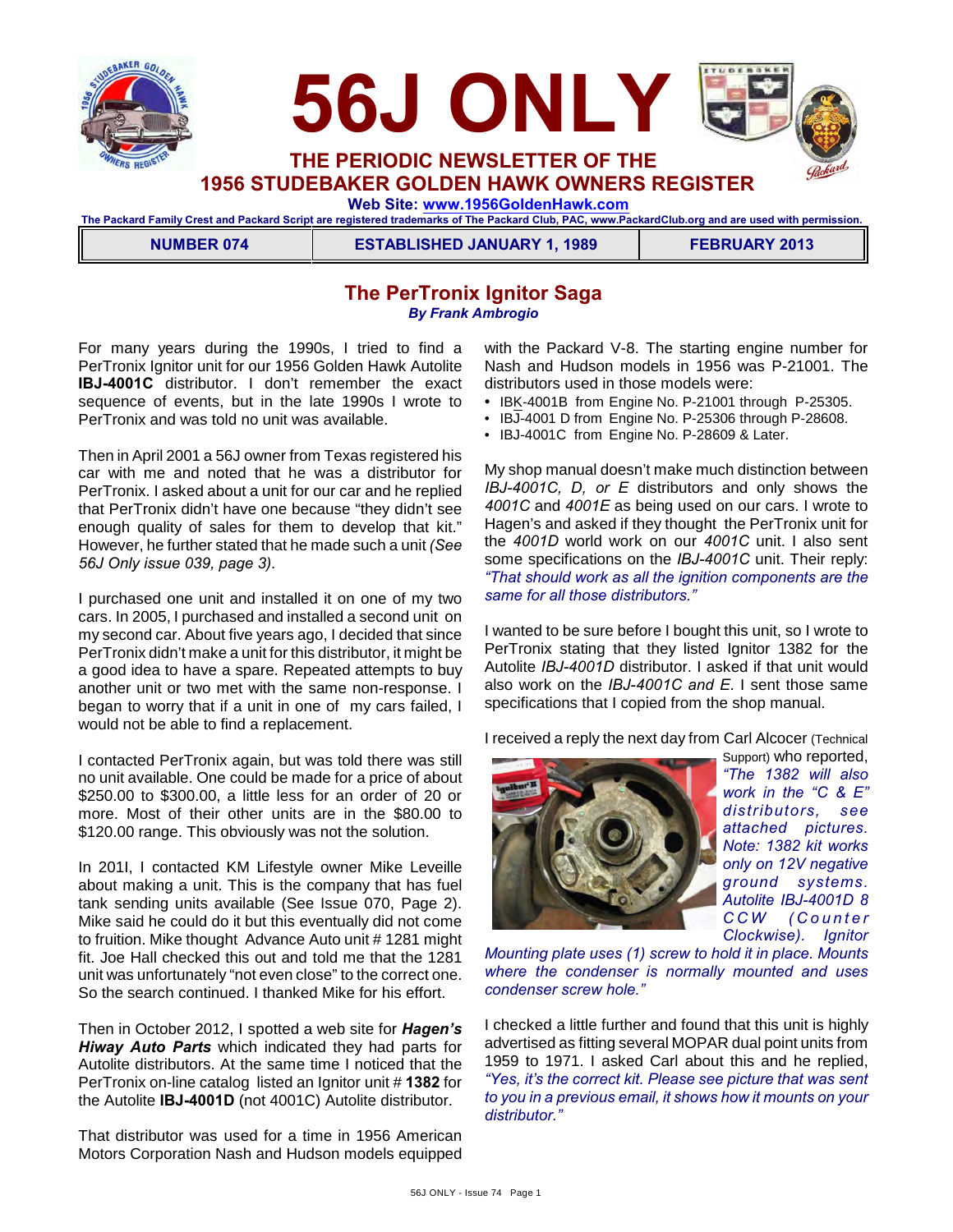Well, Carl was certainly helpful and very quick to

respond. Apparently PerTronix has been making an Ignitor for our *Autolite IBJ-4001C* distributor for quite some time, but no one knew it. It is also about \$60.00 cheaper than what I paid for my current Ignitors from the Texas supplier.



Following the reply from PerTronix, I checked about 10 web sites that listed the #1382 Ignitor for sale, including Advance Auto, Summit Racing, and Jegs. In each case there was a search available to see if this unit was listed for our 1956 Golden Hawk. Every time the answer came back **negative**. It was listed for the MOPAR units.

However, Carl Alcocer at PerTronix was adamant as to this being the correct unit for the Autolite IBJ-4001C and I felt that his information would be correct.

Joe Hall, my partner on this project noted: *"In looking closely at the attached pix, and comparing with a 56J distributor, the one in the pix is definitely configured the same as 56J. In the first pic, it is an "Ignitor II", which is an upgrade of the original PerTronix. In the second pic, it is an original type. The Ignitor II would be highly preferable, but not every part number that is available in the original type is available in the upgraded version."* 

*"Bottom line, could you ask the PerTronix guy if the 1382 is available in the "Ignitor II" upgraded version?"*

The PerTronix catalog listed #91382 as the upgrade with the following description: *"The Ignitor II has many of the same great feature that the Ignitor has, but it's smarter. Ignitor II units sense the coil current level and use a powerful micro controller to adjust the dwell. Variable dwell helps to maintain peak energy throughout the entire RPM range."*

Following Joe's advice, I wrote Carl to find out if this

Ignitor II #91382 upgrade would work on our cars. His response: *Yes, the Ignitor II is available (91382) and it will fit the IBJ-4001B, C, D, and E distributors.* 

Still, not entirely positive, Joe offered to buy and install an Ignitor II. I searched the web and found a few places which sold the PerTronix 1382 and wrote to them about the 91382. I received a reply from Ponderosa Mustang: *Thanks for the email and question.If you are here in the USA the price is 105.00 to your door and outside the USA,add 15.00 shipped by the post office. I do not have it in stock and could have it here to ship out to you by next Thurs.Pertronix will have to build it as this is something they only make on an as needed basis and it only takes them 2-3 days to have it ready. Let me know if you want to go forward and we can set things up*. Matt Rosa Ponderosa Mustang 850-857-1084 [FORD6566@aol.com](mailto:FORD6566@aol.com) [www.PonderosaMustang.com](http://www.PonderosaMustang.com)

Joe ordered one and here is what he had to report: *"Well the Pertronix II, part #91382 is indeed a plug & play ! It fit my car without any problems whatsoever, to include the tac adapter, which still fits and works."*

*"One additional step I am taking with my 56J is to install a "matching" coil for the Pertronix, as I did recently in the GT Hawk. Though Pertronix makes matching coils, they have a rep for failure. Local street-rodders recommend the ACCEL coil, part #8140. That coil only comes in chrome or yellow, so I got a chrome one for the GT, with eventual plan to paint it black; will do same for the 56J."*

So there you have it. If you've been thinking of converting your old points type distributor to a solid state ignition unit from PerTronix, or if you've already converted but would like to have a spare handy, either part numbers **1382** and **91382** are the ones for our Autolite distributor.

I want to thank **Joe Hall** for all his help. We make a good pair. I *"research"* it and Joe *"works"* it. Together we find it, get it done, and pass the information on to everyone. Now you know it too, *and that's the whole idea*!

| Part#<br>439552 | Distributor #<br>IBJ-4001 | Model<br>1955 Clipper Deluxe Sedan, Super Sedan, Super Panama (Cyl Head 440689)                                     |
|-----------------|---------------------------|---------------------------------------------------------------------------------------------------------------------|
| 440867          | IBJ-4001A                 | 1955 Clipper Deluxe Sedan, Super Sedan, Super Panama (Cyl Head 440854)                                              |
|                 | IBJ-4001B                 | 1955 Clipper Deluxe Sedan, Super Sedan, Super Panama (Cyl Head 440854)                                              |
| 6480751         | IBJ-4001C                 | 1956 Studebaker Golden Hawk, 1956 Hudson/Nash (Eng P28609 & Later)                                                  |
| 6480362         | IBJ-4001D                 | 1956 Clipper Deluxe Sedan, Super Sedan, Super Panama Hard Top<br>1956 Hudson & Nash (With Engine # P25306 - P28608) |
| 6489834         | IBJ-4001E                 | Replaced IBJ-4001C & IBJ-4001D                                                                                      |

#### **Autolite Distributors Used In Packard V8 Engines**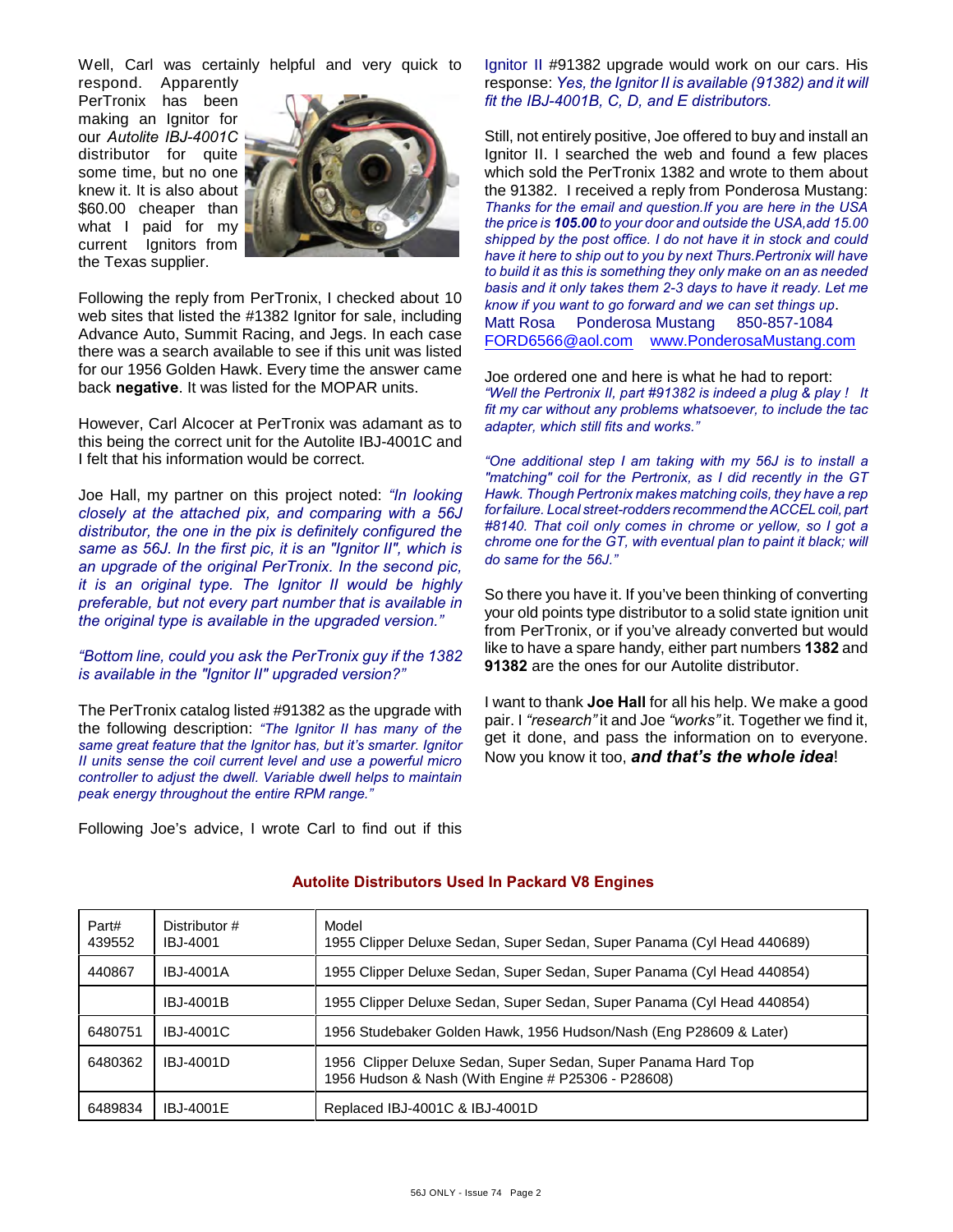#### **Starter Solenoid**  *Standard SS-202*



One of the first things I needed for my car after I bought it was a new starter solenoid. I went to my NAPA dealer and came home with Napa/Echlin part # ST-103.

All seemed well until I noticed that the one on the car had four terminals on the back

while the ST-103 only had three. It was missing the "R" terminal. I've since learned that the missing terminal was used to supply a full 12 volts to the coil while the engine was cranking, to help it start faster. I also later learned that the three terminal solenoid can somehow be made to work, but at the time of this purchase, I decided to return the solenoid and continued my search.

One thing led to another and eventually, I dropped in on an auto parts store about 4 miles from my house. The owner, Richard and his assistant, Paul were excited to learn that I owned a 1956 Golden Hawk. They had several older parts books and spent a lot of time trying to find the correct part. We had no success on the first try, but later I returned with some information that provided the breakthrough we needed.

I had checked my Hollander Interchange manual and found that the same starter solenoid was used on some Nash, Hudson, and Chrysler Corporation products. The Nash and Hudson usage came as no surprise, and provided little help during our previous search. However the Chrysler data led to solving the puzzle.

The Chrysler part # was 1889799. Also, somewhere during my research, I came across part number **SS-202.** It turned out that Paul owned a 1956 Dodge and was somewhat familiar with some Chrysler items. I gave these numbers to Paul and this led to correct solenoid.



**SS-202** is a *Standard Motor Products* part number and Richard was able to order one and have it at the store the next day. I did a lot of business with Richard and Paul over the next ten years until Richard had to close the store because the landlord wouldn't renew the lease.

Since that time, I've been unable to locate an auto parts store that has *Standard Motor Products* parts. In the late 1990s or early 2000s, I obtained a Standard Motor Products catalog (No. OC-93) titled "Older Cars & Trucks Guide". The solenoid was listed in that catalog. They also have a web site at [www.smpcorp.com,](http://www.smpcorp.com,) but it has proven to be of little help.

If you have access to an auto parts supplier that handles *Standard Motor Products* parts, you should be able to obtain this solenoid easily. If not, I've seen them pop up on both Ebay and Amazon with prices in the \$50.00 to \$70.00 range. Summit Racing had one listed for \$56.95. On the web at:<http://www.summitracing.com>

Who knows? It might be available through your Chrysler, no Daimler, or is it Cerberus, oops I mean Fiat dealer.

#### **Brand: Standard Motor Products Part # SS-202**

Also used on: 1956-1959 Chrysler & Imperial 1956 Desoto 1957-1959 Desoto Except Firesweep 1960 Desoto w/Autolite 1956 Dodge Truck (early R, T, V, & COE) 1956 Hudson Model 40, 60, 80 1956 Nash Model 80 1955-1956 Packard w/Autolite 1956 Studebaker Golden Hawk *(Information copied from Hollander 30th edition)*

### **A NEW WAVE OF SHORTAGES** *by George Hamlin*

*(reprinted from The Commander, Newsletter of the Potomac Chapter - SDC, Lynda Welsh, Editor)*

We're all familiar with the usual shortages and difficult-to-find aspects of this hobby: shiny parts, certain electrical and mechanical things, upholstery that is available only from a notoriously slow source. This is a heads up on some other shortages that are approaching very quietly while your attention is on the shiny stuff.

**Sealed-beam Headlights**. Nobody has used the PAR-56 size (the larger ones, pre-quad era) of round sealed beams for some time, had you noticed? Every make seems to have its own design now. That has resulted in the stores' using their limited space for the faster-moving (and higher-margin) new stuff. Six-volt lamps aren't on the shelves at all, available mainly at swap meets - and we're now seeing prices north of \$25 EACH for these things. Start stocking up if you haven't already; there are Websites that have them cheaper, primarily those catering to Volkswagens. And yes, this is starting to apply to the 12-volt lamps too. And eventually, the shortage will work its way up to the PAR-46 size that came in in 1958, so...

**Wiper Refills**. Used to was, you wandered into the parts store, went down the display until you found your length, bought two, zipped them in, and Bob's your uncle. Forget that. Almost overnight, refills in varying lengths disappeared pffffft. That's because of the stylists too; each make has its own unique wipers now, and they're not using the same refills your car used. In their place, on one end of the rack in one lonely display, is a Trico product called "Break-to-Fit Blade Refills." The idea is, it comes in one length, you slip it into the blade, and snap it off.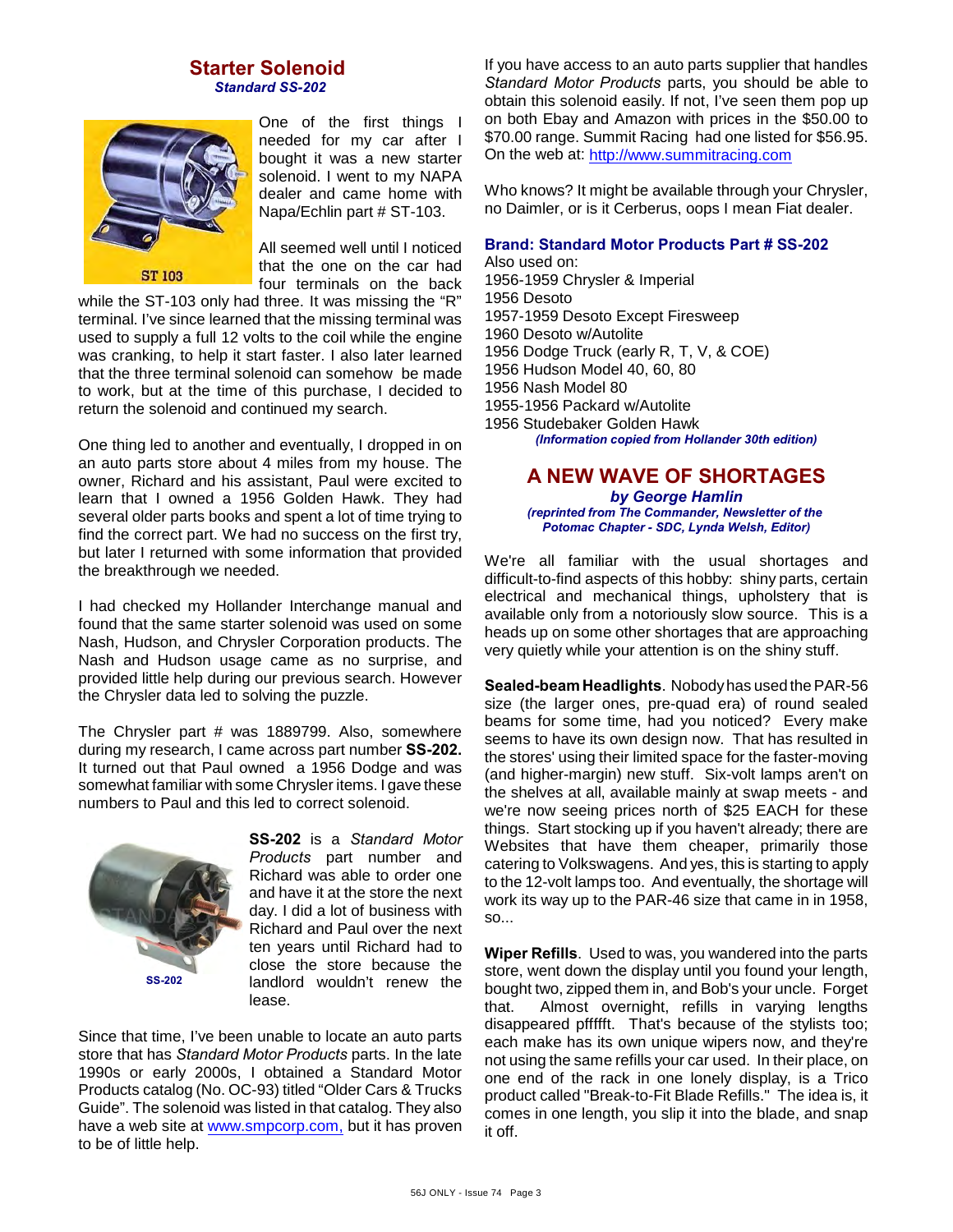We're here to tell you that this product is unmitigated junk. The universality means that there's no substance to the metal edges; it's too slim to stay in the blade tracks; "breaking" it off will cause the product to disintegrate; and even if you use snips instead, the resulting assembly falls to pieces the instant you activate the wiper. If you can find some refills in the right size, stock up immediately; unfortunately, rubber has a limited shelf life, so we don't know how long you'll be able to use those wipers (get some Rain-X; the stuff really works). We wonder what the new-car owners of today will do in 20 years.

**Tires**. Once upon a time, tire shortages almost strangled the old-car hobby in its crib; the hobbyists of the early fifties were using truck tires, old tires, recaps, wrong sizes, anything that would go around. People like Ann Klein saved that particular bacon, and now we have lots of specialty tires - but not all of them are good tires. The act of desperation, if you're going to stay with first-rate rubber, is modern radials. Those products have a few problems of their own, like limited service life even sitting in the garage, and the gradual fattening of the design; it's getting hard now even to find 75%-section sizes that correspond to what suits the car. Because you can't make your own tires, we don't see this situation getting anything but worse, and the current administration's sudden imposition of a huge tax on Chinese tires has resulted in several radials of good sizes going off the market very quickly (this action was held to be illegal, but the damage is permanent). While you were sleeping, good substitutes have just disappeared; the 185, 195, 205 sizes all went away and suddenly, the only 215-75R15 tires you will find easily are for ATVs or trailers - and they're all BLACKWALL. If you're on the cusp of needing new tires, we'd suggest that you do it now, this week, while the warehouse might still have a set of four available. Oh, and here's a note of cheer: they're probably already four years old, so they probably won't last you to 2020. Happy happy joy joy.

What we're really afraid of is those new-look tires, the ones with a very thin tread supported only by rubber-flap spokes. If those become standard, you can even say good-bye to tire shops.

**Air-conditioner Refrigerant**. You already know about Freon's disappearance, of course, because it took several years. Now the good substitutes, like Freeze 12, have also been forced off the market. Without getting too deeply into the politics of this largely symbolic act, the fact remains that the only refrigerant you'll be able to find is R-134, which will leak out of your old system quite rapidly; in the end, you may decide to let the system go and just have it in the car for looks.

**Fuses**. Those familiar cartridge-type fuses found all over your car are no longer used. A recent visit to a NAPA store to buy a simple 15-amp fuse resulted in a 15-minute search through the archival bins. Find all the fuses used in your car (they're listed in the owner's manual) and lay several of them aside while it's relatively easy.

**Little Lights**. Do any new cars use any of the familiar small lamps you're used to, and which number dozens in your collector car? 57, 67, 1034, 1157, all those familiar lamps? Every lamp we see in new cars is a different (newer) design. Same recommendation as with fuses: your owner's manual lists every one in the car, so stock up. Won't cost you much.

## **The A/C 1956 Golden Hawk** *Only One Built*

When I first spoke to the seller of my first car, I learned the car was painted the color combination I wanted. After further conversation, I became more enthralled when the owner told me the car had power steering. I had forgotten that power steering was available in the 1950s, mostly because the five 1950s era models I owned back then didn't have this option.

The only other option I wanted was air conditioning. In 1956, the unit was mounted in the trunk with little tubes extending upward from the rear package shelf where the conditioned air passed into the car's interior. The option was offered on Studebaker's full size coupes and sedans, but not on the Hawk series.

Articles I've read indicate that Studebaker felt the trunk mounted unit would take up too much room. The spare tire took up most of the right side and mounting the air conditioning unit right behind the back seat would leave little remaining trunk space. In 1956, air conditioning was quite a luxury that wasn't normally included in the buyer's option list except for cars in the more expensive brands such as Packard, Buick, Lincoln, Chrysler, and Cadillac. Some Studebaker President models came with factory air conditioning installed but the option was probably not as popular on Commander and Champion models.

Strangely, if you look through the Studebaker 1955-1958 Chassis Parts Manual and the 1953-1958 Body Parts manual, you won't find a section on air conditioning. There are references to air conditioning such as, "CAP, oil pan filler (w/air conditioner)", but that is the extent of it. In fact, I counted only three such references in the Body Parts manual and five in the Chassis Parts manual. There are however almost five pages devoted to air conditioning in the 1956 Passenger Shop manual.

| <b>BAYE WRITTEN!</b><br><b>BATE TO SKIP</b><br><b>md.</b> DAY YE. | <b>FRST, COLORE AD. COMPANY</b><br><b>GEAR</b><br>withwolid sne School (WA-There of Harrow | <b>STELLY NO.</b><br>asses wa<br>6032938        |
|-------------------------------------------------------------------|--------------------------------------------------------------------------------------------|-------------------------------------------------|
| 41756.41256                                                       |                                                                                            | 50472                                           |
| <b>DESTINATION</b><br>SOUTH BEND INDIANA<br>SHIP VIA              | $\cdots$ and $\alpha$                                                                      | sciet ametri<br><b>B</b> <sub>-3985</sub>       |
|                                                                   | $15.2 - 1$                                                                                 | EROY MUMELS                                     |
| CUST<br>DESCRIPTION OF ON 7 AND COUPRENT.                         |                                                                                            | 3452                                            |
| 56J K7                                                            |                                                                                            | <b>MM. KEY-RUMDER</b>                           |
| 5665 REDWOOD SNOWCAP                                              | FRANCIS STO                                                                                | 748                                             |
| T SPECIAL See our                                                 |                                                                                            | TRUNK KEY MURRER                                |
| AIR COND                                                          |                                                                                            | 1475                                            |
| SAFETY PADDED SUN VISORS                                          |                                                                                            | : FRAAT ANSW. p-ATA                             |
| POW SEATS                                                         |                                                                                            | $\kappa$<br>$5 - 7 - 56$<br><b>DATE SHIPPED</b> |
| PCH WINDOWS FRONT                                                 |                                                                                            |                                                 |
| TINTED GLASS.<br>ULTRA TRANSCOPE                                  |                                                                                            |                                                 |
| the confidence.<br>POW STRG                                       |                                                                                            |                                                 |
| ERAKES<br>POW                                                     |                                                                                            | INSTRUCTIONS: Wireared by Car Drday Deal.       |
| 710x154WHT                                                        |                                                                                            | distribute be regulard.                         |
| AC 2769BZ DIR SIG                                                 | LUG LITE                                                                                   |                                                 |
| AC 2425Z  AC 2747B                                                |                                                                                            |                                                 |
| $AC$ 2762Z<br>7777B<br>AC                                         |                                                                                            | SERVICE FOR RETAIL DEL ORDER & BILLING COPY     |
| $AC$ 2756 $B$<br>$AC$ 2774 $BZ$                                   |                                                                                            |                                                 |
| SP50060<br>$AC$ 2750 $B$                                          | SEND TO ENGINEERING FOR CHECK                                                              |                                                 |
| SP50048<br>$AC$ $277$                                             | 275 BR Studebaker Packard Corporation                                                      |                                                 |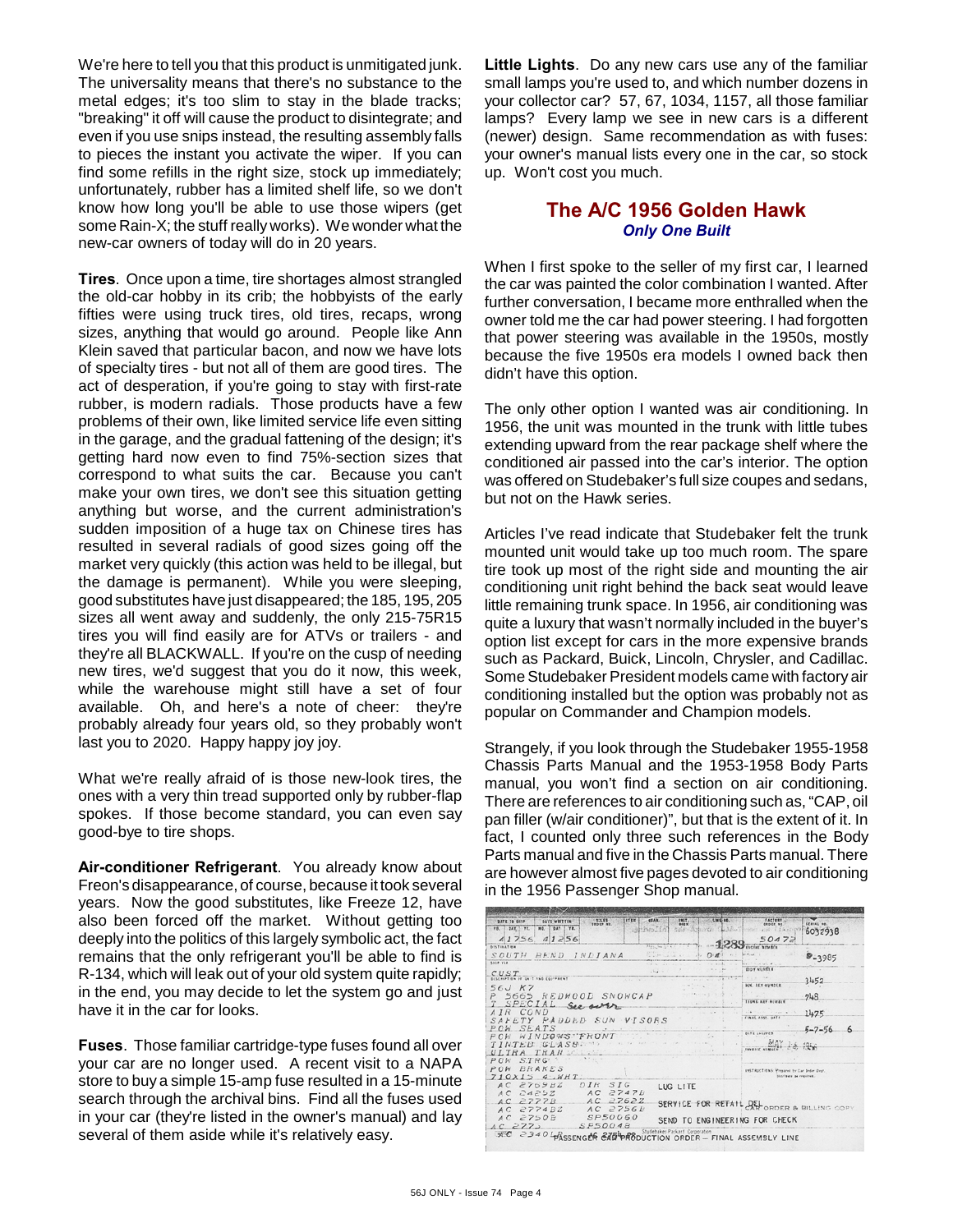According to the production orders for 1956, Studebaker did produce one Golden Hawk with air conditioning. That honor belongs to Serial # 6032938. The P5665 Redwood/Snowcap White car had a final assembly date of 05/07/56 and a ship date of 05/16/56. This car was pretty well loaded with a host of options.

### **List of options for 6032938**

Air Conditioning (16) Power Seat (18) Power Window (20) Tinted Glass (23) Ad Transmission **Power Steering (35)**<br>Power Brakes (51) 710 X 15 4 Wht (55) Dir Sig (61) Luggage Light

710 X 15 4 Wht (55)

Safety Padded Visors

AC-2340 Mirror, Strat-o-vue Outside (Right or Left Side AC-2425 (63) Cap and Disk, Hub (Wire Wheel) (63) AC-2747 (66) Radio,"Stratoline" Automat Tuning - C-K

AC-2750 (75) Cigar Lighter Complete

AC-2754 Deflector, Outlet Pipe (Incls. Screw) C-K

AC-2756 (74) Clock Kit, Electric

AC-2762 (70) Back-up Lamp Kit - C-K-D

AC-2769 (60) Climatizer/ Defroster Kit W/heating Units - C-K

AC-2774 (71) Washer Kit, Windshield - LhC

AC-2775 (68a Antenna Kit, Rear Dual, Externally Contr. - C-K AC-2777 (69) Speaker Kit, Rear Seat

SP-50048 Deluxe License Plate Frame

SP-50060 (80) Front Seat Belt Kit-gray

This A/C equipped car was once owned by Roy Pearson of Decatur MI who reported the following:

*"As to 6032938: I purchased the car in a salvage yard near Rolla, MO and towed it to Ann Arbor, MI in 1972 where I was a graduate student. The car was missing the hood, one door and the A/C had been removed. I parted the car out in 1973 and left the frame and body in a barn I had rented. I went back a few years ago and the barn had fallen in and there was no sign of the 56J. That's about all I can tell you. I still have the trunk lid and some other parts I saved. I did save the body tag. If I can help you further, please let me know.*"

## **How Many Are Left?**

*1956 Golden Hawks Registered/Reported/Scrapped*

| 235 | <b>Registered Owners</b>                   |
|-----|--------------------------------------------|
| 293 | Cars Registered By Owners                  |
| 302 | *Cars Reported But Not Registered by Owner |
|     |                                            |
| 595 | <b>Total Cars Registered plus Reported</b> |
|     | 36 Additional Cars Reported as Scrapped    |

# **Here We Grow Again**

*If you move, please remember me when you send your change of address information.*

594 Jack Wessells Spring Mountain TN Former Owner Roger Perkins

- 595 William Huber Marion VA SN 6031858 Former Owner William Hancock
- 596 Jimmy W. Mackie Springfield MO SN 6030091 Former Owner Cliff Hall

*NOTICE: In lieu of dues, and to help keep my records correct, registration forms are mailed to owners who haven't been heard from for several years. If you receive one, complete and mail it at once or you will be dropped from the mailing list.*

## **Mail Bonding**

**If you need help or can offer advice, share it with other owners. (Edited as required.)**



## **Bill Ladroga September 28, 2012**

I bought the McMaster Carr 93781A011 pressure sealing washers direct *(for the gas tank sending unit)*.



They were \$15.74 for (10) shipping. I installed them yesterday and they work great! **Pressure sealing**

**washers**

**View of sending unit**

Thanks for the tip from you and Bob Kapteyn in the *56J Only* Newsletter.

## **Administrative "Assistance"**

**NOTE: Special notes and recurring items.**

°**EMAIL CLUTTER**: **I easily get 100s of messages a day, most of which are useless and interfere with the more important items. Please do not send forwarded mail to me. I just can't read it all. This includes anything not 56J related, especially jokes, E-cards, political and religious messages. Believe me, if you send it, I'll get it from 10 others also. Far too much aggravation for me!!!**

°**56JONLY Message Forum** Started by owner Scott Reid in July, 2002. A method for owners and fans to exchange ideas. Go to our web site and click on *56JONLY Message Forum*. Then follow the instructions to sign in or join. **NOTICE:** *If you want to contact me to include something in the newsletter, you must send it to me directly. You can do so through the 56SGHOR web site. NEVER write me at the Yahoo address.*

**√56J ONLY, Electronic Version** of the newsletter is in color, and undamaged in transit. If you would like to receive it electronically, *and save me a buck*, let me know and send me your Email address. I will send you a notice when the latest version is posted on the web site. You can read it, download it, and/or print it at your leisure. If you are not able to view it on the web site, let me know and I'll send it as an attachment. Anyone with an Email address on file with me, will automatically receive the newsletter electronically. **Let me know if you prefer to receive it by mail**. The mangling, ripping, and stains are free.

# *Wheel Estate*

**Our infrequent printing schedule means ads may be a year old. Please let me know if a transaction has been completed. All prices are subject to change. ALWAYS check with the person or vendor for the latest pricing, shipping, and availability.**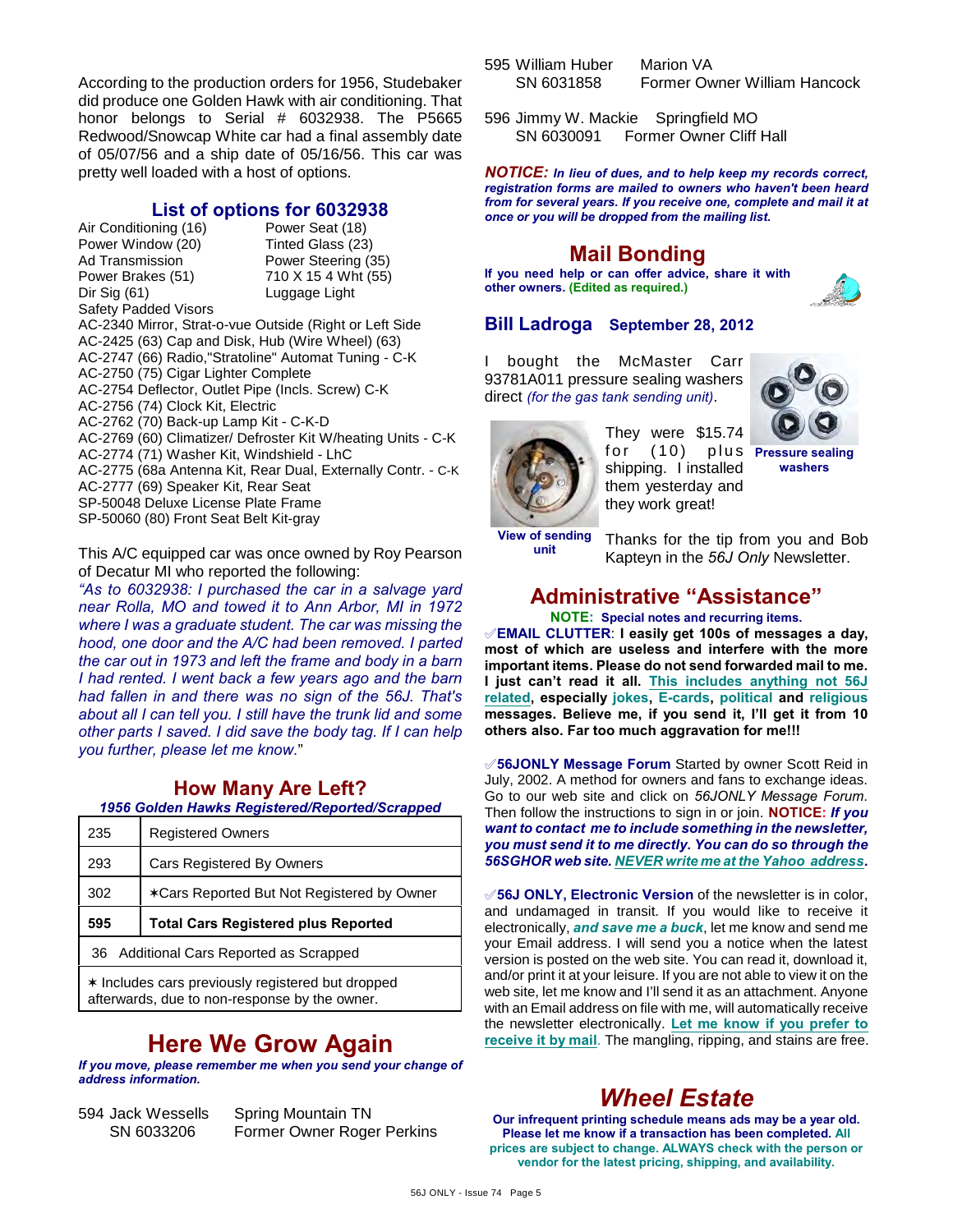### **Cars**

**For sale:** 1956 Golden Hawk. Gold in the center & White on the roof and lower body. Asking \$17K, I could provide the full set of photos to anyone interested. Elaine Kordyban <ekordyban@yahoo.com> (01-2013)

**For sale:** 1956 Golden Hawk, frame off, unique car with interesting recent past. It's one of three Studebakers up for sale, too many cars, too little sace. Preview ad at http://kenmotorsports.blogspot.com/ (01-2013)

**For sale:** 1956 Golden Hawk body number 96. Early mocha/doeskin paint, auto, PS, PB. Driving and enjoying condition. Call Gary at 503-269-5513. Needs a new home that will drive her more! \$25,000 obo! (09-2012)

### **Other**

**For sale:** PerTronix #1382 and PerTronix II #91382 Ignitor for Autolite IBJ-4001C & E distributors. Matt Rosa Ponderosa Mustang, 850-857-1084 [FORD6566@aol.com](mailto:FORD6566@aol.com) [www.PonderosaMustang.com](http://www.PonderosaMustang.com) **Mention "Golden Hawk Newsletter"** (01-2013)

**For sale:** 1956 Sky Hawk and Golden Hawk headliner trim bows. One set consisting of 3 pieces with ends tapered. \$89.95 per set (free shipping). Myron McDonald, 417-678-4466 or cell 417-229-2603 (01-2013)

**For sale:** Front left fender for hawk,NOS. This is a fender only, no inter fender. It has no trim holes and has never been mounted on a car. It still has the part # label and the dealership label attached to it.\$600.00 plus shipping.Manual steering box and steering shaft. In excellent condition, no play or wear in box\$125.00. Set of 4 imitation spoke hub cap with center cap. \$175.00 Ken Berry (512)255-5545. [kenberry004@gmail.com](mailto:kenberry004@gmail.com) (01-2013)

**Adhesive Vinyl Inserts,** for AC 2799 wheel cover. Enough for 4 hubcaps, with spare inserts. \$27.50 includes directions & shipping in continental U.S. Right Impression, 319 S



Chestnut St, Kimball, NE 69145, Phone or Fax: 308- 235-3386 [rimpres@earthlink.net](mailto:rimpres@earthlink.net) (01-2013)

**Ultramatic Transmission Shift Indicator**. Die-cast

Metal, with a clear casting, and indented letters pre-painted from the rear. Bill Glass, 18 Lorenz Dr, Valhalla NY 9 1 4 - 7 6 1 - 5 7 8 8 or [BondoBill1@aol.com](mailto:BondoBill1@aol.com) (01-2013)



**For sale:** Large stock of Studebaker parts, 1934 - 1966, plus locating services. Hours by appointment. Call anytime, especially early evenings and weekends. Over 40 years Studebaker parts experience, Joliet Studebaker Service, Robert Kapteyn (Sr.), 112 Bissel Street, Joliet IL 60432, 815-722-7262, Email: studebaker@mac.com (01-2013)

**Recast Steering Wheel PN 1540647,** white, 17" just like the original. Contact us for price. Shrock Body Shop, 3999 Tyrone Pike, Coalport PA 16627. (01-2013) [www.shrockbrothers.com/steering\\_wheels.html](http://www.shrockbrothers.com/steering_wheels.html)

**For sale:** Packard V8 engines built to your specifications. I have a completely rebuilt 352" long block in stock for \$2995. **ALSO**

Just found a stash of 1998 manufacture NOS Packard V8 hydraulic valve lifters. These were made by Johnson, a major OEM supplier, before they went out of business. To get enough for my use, I had to buy two cases, 234 units. Will sell them to my '56J friends for \$10.00 each. For comparison, most major Packard suppliers are asking \$14-16 each. Cam Retainer Plate and Spacer - The factory engineers redesigned the oiling system to ameliorate the lifter clatter problems. The second-design cam retainer plate and spacer has been remanufactured in A2 tool steel and is now available. Don't rebuild your Packard V8 without it. - \$75. Oldsmobile V8 Oil Pump Conversion Kit - \$210, Oldsmobile V8 Standard Duty Oil Pump and Pickup - \$100, Oldsmobile V8 High Volume Oil Pump and Pickup - \$150. Packard Engineering Oil Pump Relief Valve Dump Tube - \$25. Re-Manufactured Packard Oil Pump – Vacuum Pump replaced by a  $\frac{1}{2}$ " cast iron bottom plate and triple the bearing area - \$350 and exchange of your pump. Neoprene Rear Main Seal - \$25. Reinforced Front Balance Damper and Neoprene Seal - \$100 and exchange of your damper. Rebuilt Water Pumps with improved seal and bearing. - \$100 and exchange of your pump. Send cashier's check, money order or PayPal to Jack Vines, 3227 E. 28th Avenue, Spokane, WA 99223 [PackardV8@comcast.net](mailto:PackardV8@comcast.net) Packard V8 Limited. 509-535-8610. (01-2013)

**Air conditioning** for 1955-56 V-8 Packard engine in



whichever car it is in. You will need the third pulley and bolt for the crankshaft to drive the compressor. Modern, dependable, serviceable equipment starts with the Sanden compressor, 100-AMP alternator to keep your battery charged, and the

electric cooling fan. **AC pulley and bolt** \$300.00, **Bracket Kit** for alternator & compressor including offset oil fill tube and all hardware, NAPA numbers for belts, etc. \$350.. Includes shipping and handling. **ALSO**

**Ultra400 Automatic Transmission Conversion** for your

1956 Golden Hawk to a TH400. Enjoy the difference and confidence. No puking overflow. More power to the wheels. Jack Nordstrom, 4975 IH-35 South, New Braunfels TX 78132, Tel 800-775-7077. (01-2013)



**For sale:** New Radio Dial Glass for 1956-57 Studebaker Delco radios, including 56J's. Accurate reproduction dial glass, just like original, \$25 + \$4 shipping. Rebuilt Packard water pumps for sale \$95, plus \$11.00 for shipping, (your core is appreciated). ALSO: Tachometers & Tachometer Sending Units: I can repair most of these. I also rebuild sending unit to tachometer interconnect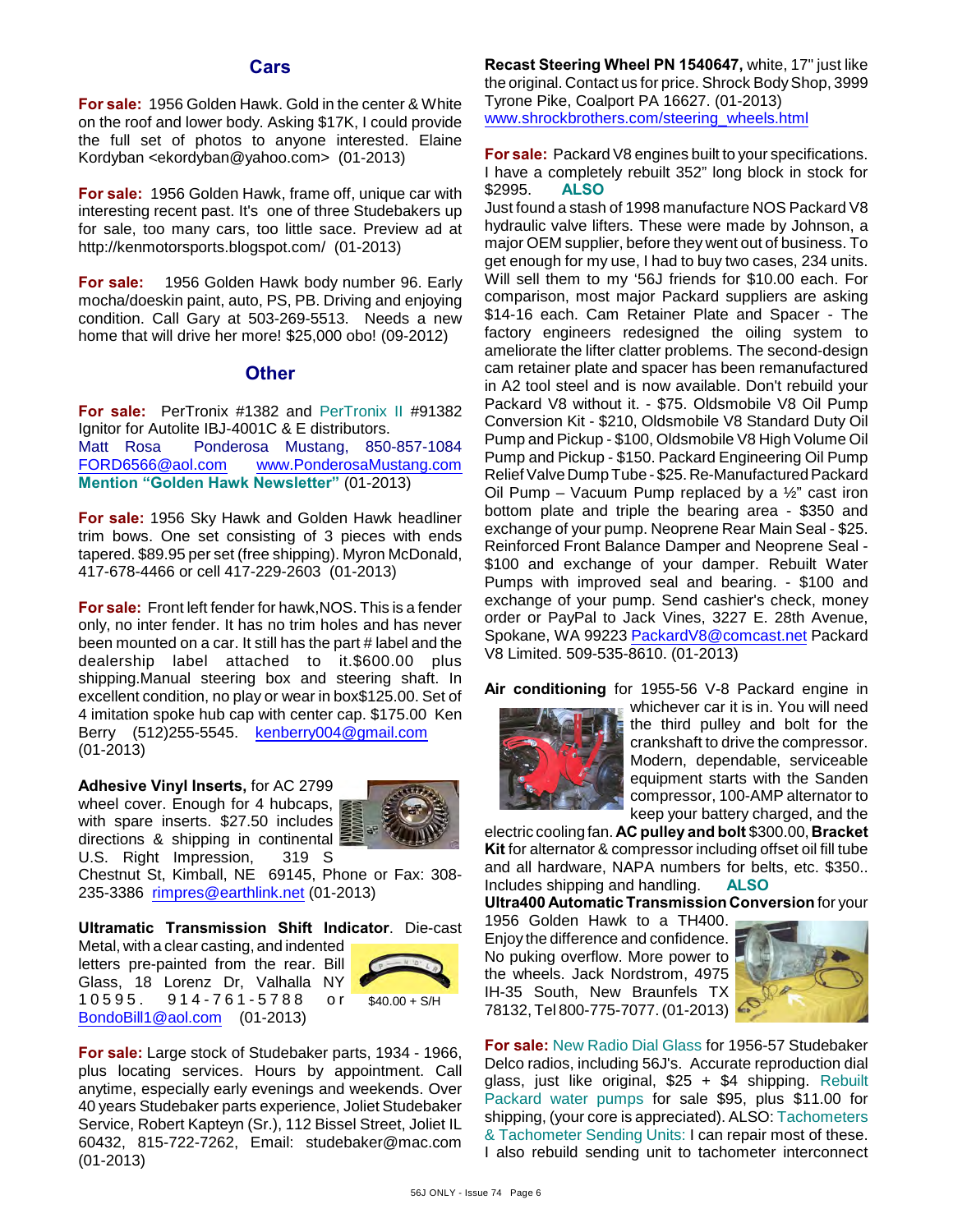cables. Transmission Puke kit-II: Stop fluid from belching out of dip stick tube on start up. \$5 ppd. Brent Hagen, 6220 SE 55th Ave, Portland OR 97206-6800, phone 503-771-0604 Email [ghawk352@effectnet.com](mailto:ghawk352@effectnet.com) [www.1956goldenhawk.com/hagen](http://www.1956goldenhawk.com/hagen) (01-2013)

**For sale:** 56J Parts: New!: Mechanical Brake Light Switch \$12, Hawk Hydrovac mounting Brackets \$75/set, Hawk under dash tissue dispenser mounting bracket \$30, Upper & Lower Radiator Hoses \$20/ea, Fan & PS Belts \$10/ea, S/S "Check-Mark" mounting brackets \$15/pr, Speedometer Cable \$50, Ultra Front Seal \$20, Pilot Bearing \$25, Brake Wheel Cylinders \$35/ea, 160 deg Thermostat \$5, Inner Fin mouldings (C-Chrome w/mounting clips) \$95/pr, Sparkplug Wire Bracket Rubber Grommets \$2/ea 56J Tune-up parts: Premium quality solid core custom 56J & Packard engine spark plug wire sets. Please specify wire bracket type- early finger-type or later grommet-type, and single or dual carburetors. Cost is \$56 + \$11 shipping. Points \$6, Rotor \$10, Condenser \$7, Dist. Cap \$5-\$10-\$15, Spark Plugs \$15 (set of 8), Carburetor repair kits \$40. Sample of NOS parts available: Door Strikers: R \$35, L \$45; Front and Rear Fenders (inquire); Rear motor mounts \$65; R. Hood Hinge \$40; Dip Stick, Tie Rod Ends, Hood Spring Set \$34; 1956-58 Hawk RF window regulators: LF \$150 RF \$100; Ultra tail shaft seal \$20; Packard Exhaust gasket set/\$25; 56 Hawk trunk lock housing \$85; 56 Hawk front fender spears \$85ea/\$165pr; 56 Hawk Inst lite sw \$35, Climatizer sw \$35; 56-64 Hawk RF fender ext \$35; 12 Volt Sparton Low tone horn \$85, Rebuilt parts: 56J Starters \$225 & 56J Generators \$175 (\$75 core); Rebuilt water Pumps \$95 (your core appreciated), Rebuilt Fuel Pumps \$95 (\$75 core charge); Hood latches \$60, Revulcanized front motor mounts \$200/pr (exhchange), Stainless wheel mouldings, Used Parts: Lots of used 56J trim, switches, gauges, sheet metal, etc. Please Inquire. **Brent Hagen, 6220 SE 55th Ave., Portland, OR 97206-6800.** Email [ghawk352@effectnet.com](mailto:ghawk352@effectnet.com) Ph 971-219-9687. (01-2013)

**For sale:** AC-2754 Exhaust extension. Originally available on 1956 Hawks and station wagons. Chrome finish. Dresses up tailpipe and prevents gasses from marring car finish. ea. 1-104 Oil Filter Decal. 1-083 Valve Cover Decal (2 required). For prices, shipping fees, and availability, Studebaker International, 97 North 150 West, Greenfield IN 46140-8562, 317-462-3124, FAX 317-462-8891, Website: www.studebaker-intl.com Email: jim@studebaker-intl.com (01-2013)

**For sale:** New, reproduction Fuel Tank Sending Units are available from KM Lifestyle, 12 Jacques Street Worcester, MA, 01603. Call (508)792-9500 Monday - Friday 9AM - 5PM (EST) for prices or visit their web site at: http://www.mykmlifestyle.com/ (01-2013)



**For sale:** 1956 Hawk Taillight Lenses #1312681 reproduction, excellent quality. 1540137 Wiper Switch Reproduction. 1540135 Headlamp switch reproduction. Other parts as well at http://www.StudebakerParts.com

Chuck Collins, 2410 W. Freeway Ln., Phoenix AZ 85021 602-995-5311, chuck@studebakerparts.com (01-2013)

**For sale:** Many used 56 J Parts, Hawk doors and rear quarters, Packard V-8s, 3spd overdrive setups, Power steering pumps. Call for needs. Many Studebaker Parts Available. K Body Window Flipper Restoration Services, Stainless steel straightening, polishing. Very Good 56 Golden Hawk Hood. Dwayne Jacobson, 2620 Lake View Dr, Junction City, WI 54443. Phone 715-572-7292 email[studebaker56j@mac.com](mailto:studebaker56j@mac.com) (11-2011)

## **56J Club Items**

*All Proceeds Help Maintain the Register Some Items are free on our web site or can be ordered on-line*

**1956 Studebaker Golden Hawk Parts Catalog.** 320 pages. Includes specifications, part numbers, illustrations, indexes, utility items, and accessory codes, and a list of service bulletins (add \$15.00 foreign S/H).



38.00

**1956**<br>STUDERAKER

**1956 Studebaker Golden Hawk Authenticity Guide.** Documents most of the quirks with 30 color photos and all decals shown. Divided into sections covering the engine, exterior, interior, trunk, paint and accessories (add \$13.00 foreign S/H)



**OLDEN HAWA** 

**DVD and CD Items** PDF format, viewable with Adobe® Acrobat® Reader (included).



**1956 Studebaker Passenger Car Manuals on DVD. (Not for TV DVD player)** Contains the files that are on all three CDs plus the 1955-58 Chassis Parts Manual, 1953-58 Body Parts Manual, 1956-57 Shop Manual, and the 1958 Shop Manual Supplement **\$20.00 1956 Golden Hawk Restorers Guide on DVD** Contains a video version of the Authenticity Guide with many new items discussed. **\$20.00 1956 Studebaker GH Manuals on CD** Parts Catalog, Authenticity Guide, Owners Manual, Accessories Catalog, and Warner Overdrive Manual. **\$11.00 56J ONLY Newsletters on CD** Contains all the back issues of 56J Only in .PDF format. **\$11.00 1956 Studebaker GH Production Orders CD** All 4073 Production Orders for 1956 Golden Hawks, produced directly from our data base. **\$11.00 Copy of the Original Production Order** for your car. Directly from microfilm, Send serial number. **\$12.00 Decals-Tags-Oil Filler Cap**, blue/buff  $$3.00$ **Oil Bath**, yellow/black  $$ 4.00$ **Seat Belt**, red/black/white (need 2) ea. \$ 3.00 **Generator Field Terminal Tag, red**  $$1.50$ **Tachometer Sending Unit Tag, red**  $$3.00$ 

**Club Rosters** send Email or SASE (owners only)

*Make Checks Payable to Frank Ambrogio. Scan the QR Code with your mobile device to go to our web site.*